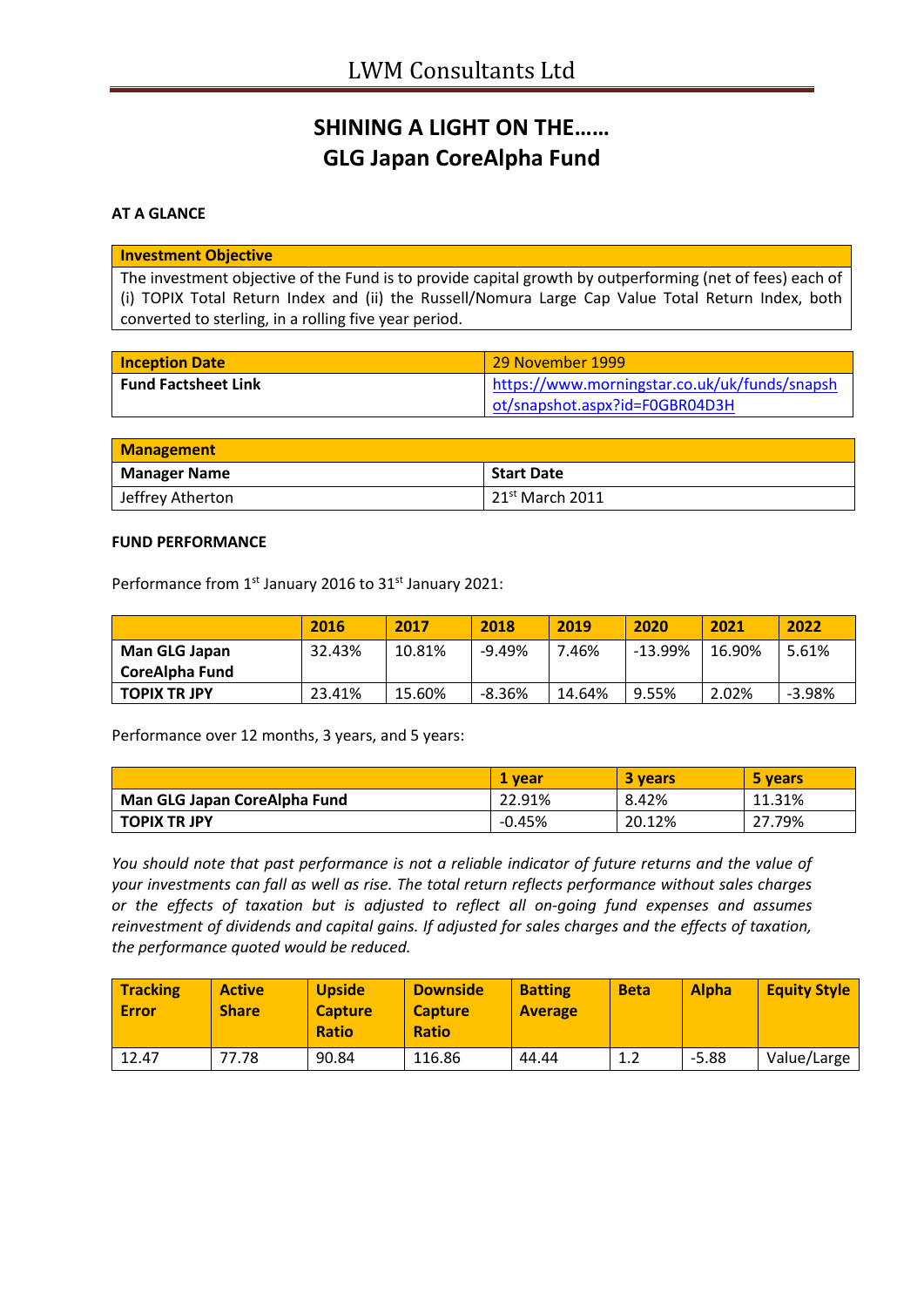# LWM Consultants Ltd

| <b>Volatility Measurements</b> |        |  |
|--------------------------------|--------|--|
| 3-Yr Std Dev (volatility)      | 18.36% |  |
| 3-Yr Mean Return (average)     | 2.73%  |  |

| <b>Investment Style Details</b> |        |  |
|---------------------------------|--------|--|
| Giant                           | 28.25% |  |
| Large                           | 62.35% |  |
| Medium                          | 8.07%  |  |
| Small                           | 0.00%  |  |
| Micro                           | 0.00%  |  |

| Top 5 Holdings - 49 Equity Holdings |                           |       |
|-------------------------------------|---------------------------|-------|
| Mitsubishi Estate Co Ltd            | <b>Real Estate</b>        | 5.02% |
| <b>Toyota Motor Corp</b>            | <b>Consumer Cyclical</b>  | 4.89% |
| Honda Motor Co Ltd                  | <b>Consumer Cyclical</b>  | 4.48% |
| Mitsubishi UFJ Financial Group Inc  | <b>Financial Services</b> | 4.05% |
| Sumitomo Mitsui Financial Group Inc | <b>Financial Services</b> | 3.97% |

| <b>Top 5 Sectors</b>      |        |  |
|---------------------------|--------|--|
| <b>Financial Services</b> | 27.25% |  |
| Consumer Cyclical         | 20.87% |  |
| Industrials               | 17.20% |  |
| <b>Real Estate</b>        | 9.44%  |  |
| Energy                    | 4.90%  |  |

### **UPDATE….**

In the last review we expressed concerns on whether the fund could change, and whether taking on one of the existing managers on 1 April was the right choice. This is early days, but it appears that Jeff Atherton was very much the third man of the team and taking on the strategy has enabled him to stay true to the style bias, but reduce some of the risk within the strategy. This approach has seen a dramatic turn of fortune in terms of performance, and it will be interesting to see if this continues. If it does then clearly there was hidden talent within the team!

The strategy remains a large cap value fund. The main changes he has implemented are to reduce the risk of the portfolio by increasing the number of holdings, and reduce the weighting to the top ten holdings. He has reduced exposure to banks and invested into insurers and securities. He has increased exposure to autos and real estate. He has also moved away from deep value names and more towards quality value.

These changes are clearly something he has wanted to implement but was unable to do under the old team, and he confirmed that all the changes have now been made. The only changes now will be as opportunities arise within the market.

Although value as a style, and the fund, have done well recently, he believes there remains significant value within the market and that there will be a snow ball effect as the value within the market is recognised. There are few strategies left that invest in the part of the market he is targeting and therefore he is optimistic that the recent outperformance can continue.